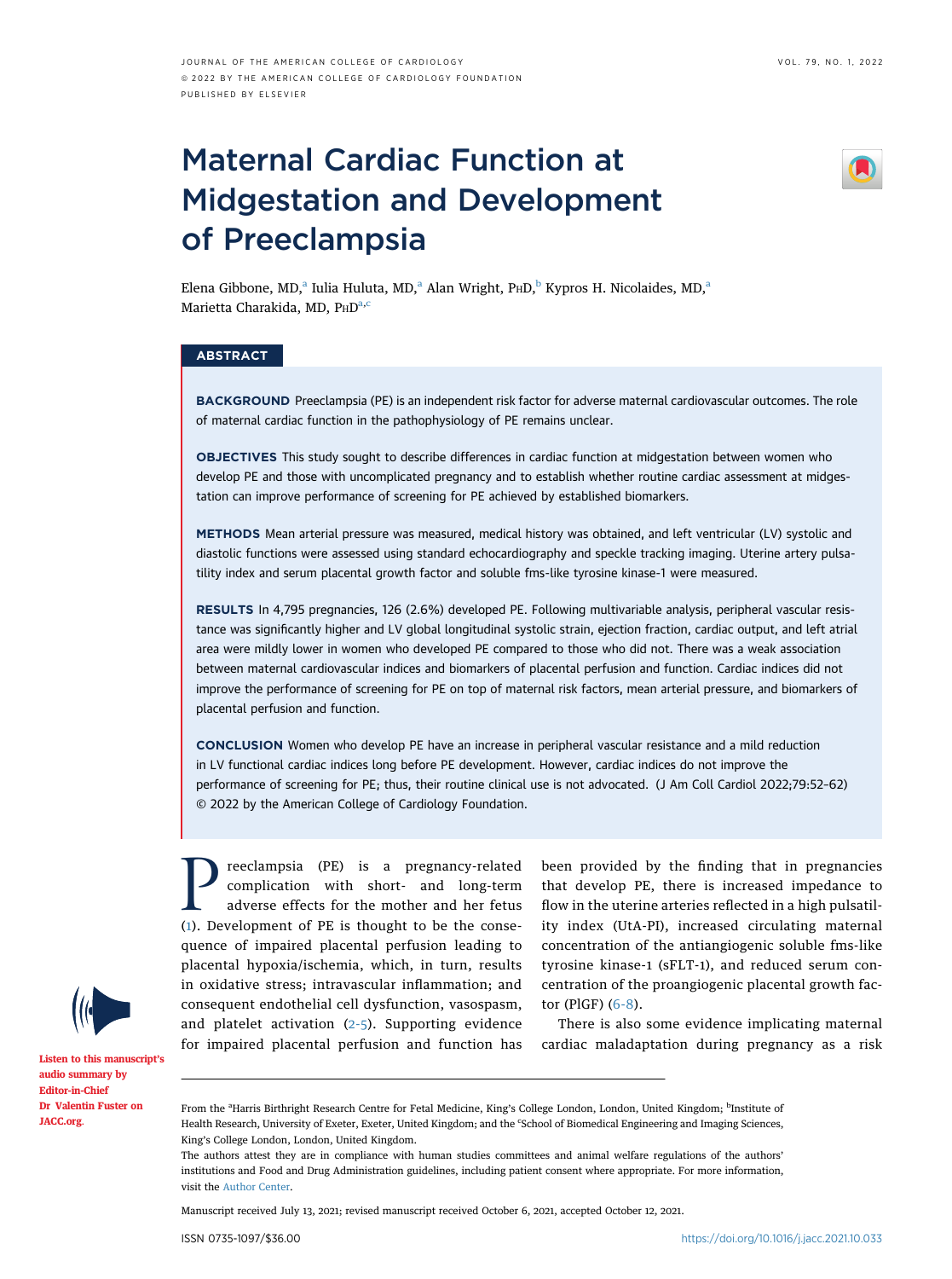factor for the development of PE ([9\)](#page-9-3). In a screening study in late gestation, we reported that women who are at imminent risk for the development of PE have distinct cardiac changes, with an increase in left ventricular (LV) mass and an increase in LV filling pressure [\(10\)](#page-9-4). Other researchers investigated more selected groups, such as those with abnormal UtA-PI ([11\)](#page-9-5), in midgestation and reported mild LV diastolic dysfunction and increased LV mass, mostly in women who subsequently developed preterm  $\left\langle \langle 37 \rangle \right\rangle$  weeks) rather than term ( $\geq$ 37 weeks) PE ([12](#page-9-6),[13\)](#page-9-7). The contribution of midgestational structural and functional cardiovascular indices to PE risk prediction is unknown.

The objectives of this prospective study were: 1) to describe the cardiovascular profile of a large unselected population of women who attended a clinic for their routine fetal ultrasonography scan at midgestation and identify differences between those who develop PE (preterm or term) and those with uncomplicated pregnancy; 2) to determine the relationship between cardiovascular indices and biomarkers of placental perfusion and function; and 3) to establish whether routine cardiac assessment at midgestation can contribute to the prediction of PE over and above the established biomarkers of mean arterial pressure (MAP), UtA-PI, PlGF, and sFLT-1.

#### SEE PAGE 63

# **METHODS**

STUDY DESIGN AND PARTICIPANTS. This was a prospective observational study in women attending for a routine hospital visit at  $19^{+1}$  to  $23^{+3}$  weeks' gestation at King's College Hospital, London, United Kingdom between August 2019 and April 2020. This visit included recording of maternal demographic characteristics and medical history; ultrasonographic examination for fetal anatomy and growth; maternal cardiovascular assessment; measurement of MAP by validated automated devices (Microlife BPA2-B, Microlife AG Swiss Corporation); and a standardized protocol with 2 blood pressure recordings taken in the right and left arms ([14\)](#page-9-8), transvaginal color Doppler ultrasonography of the left and right uterine arteries and calculation of the mean UtA-PI  $(15)$  $(15)$ , and measurement of the serum concentrations of PlGF and sFLT-1 by an automated biochemical analyzer (BRAHMS KRYPTOR compact PLUS, Thermo Fisher Scientific). Gestational age was determined from the measurement of fetal crown-rump length at 11 to 13 weeks' gestation or the fetal head circumference at 19 to 24 weeks  $(16,17)$  $(16,17)$ . The women gave written informed consent to participate in the Advanced Cardiovascular Imaging Study (Research Ethics Committees no. 18/NI/0013, Integrated Research Approval System ID: 237936), which was approved by the National Health Service Research Ethics Committee.

The inclusion criteria for this study were a singleton pregnancy and delivery of a nonmalformed liveborn or stillborn neonate. Exclusion criteria for the study were the presence of major fetal abnormalities and inability to consent for the study. Women were excluded if they had breast implants because these obscure the echocardiographic windows.

MATERNAL CARDIOVASCULAR ASSESSMENT. All participants were studied by 2-dimensional and conventional and tissue Doppler transthoracic echocardiography at rest in the left lateral decubitus position, and data were acquired during unforced expiration (Canon Aplio i900 scanner, Canon Medical Systems Europe BV). Speckle tracking was used to assess global longitudinal systolic strain of the LV.

The protocol included standard parasternal and apical views, and systolic and diastolic LV functional indices were obtained as per the American Society of Echocardiography and European Cardiovascular Imaging guidelines  $(18,19)$  $(18,19)$  $(18,19)$  $(18,19)$  $(18,19)$ . Echocardiography was performed by fetal medicine fellows who were trained in the acquisition and analysis of echocardiograms. All fellows were blinded to patients' medical histories when obtaining and analyzing echocardiographic data. In a previous study, we reported excellent interobserver reproducibility of various cardiac indices ([10\)](#page-9-4).

Hemodynamic parameters that were measured included cardiac output and peripheral vascular resistance, as previously reported ([10,](#page-9-4)[20\)](#page-9-14). LV systolic function was assessed by ejection fraction, myocardial performance index, and global longitudinal strain. LV diastolic function was evaluated by the mitral peak early (E) and late (A) diastolic flow velocities, and E/A ratio was calculated. LV filling pressure was assessed by  $E/e'$  ratio from pulsed tissue Doppler recordings obtained at the septal and lateral aspects of basal LV at the junction with the mitral valve annulus in the apical 4-chamber view. Timing intervals (isovolumic contraction and relaxation time) were measured as previously described [\(10](#page-9-4)). The left atrial area was measured in the 4-chamber apical view at end systole on the frame just before mitral valve opening by tracing the left atrial border, excluding the area under the mitral valve annulus and the inlet of the pulmonary veins. Measurements

#### ABBREVIATIONS AND ACRONYMS

| $GH =$ qestational hypertension       |
|---------------------------------------|
| $LV = left$ ventricle                 |
| <b>MAP</b> = mean arterial pressure   |
| $MOM =$ multiples of median           |
| $PE = preceding$                      |
| <b>PIGF</b> = placental growth factor |

sFLT-1 = soluble fms-like tyrosine kinase-1

UtA-PI = uterine artery pulsatility index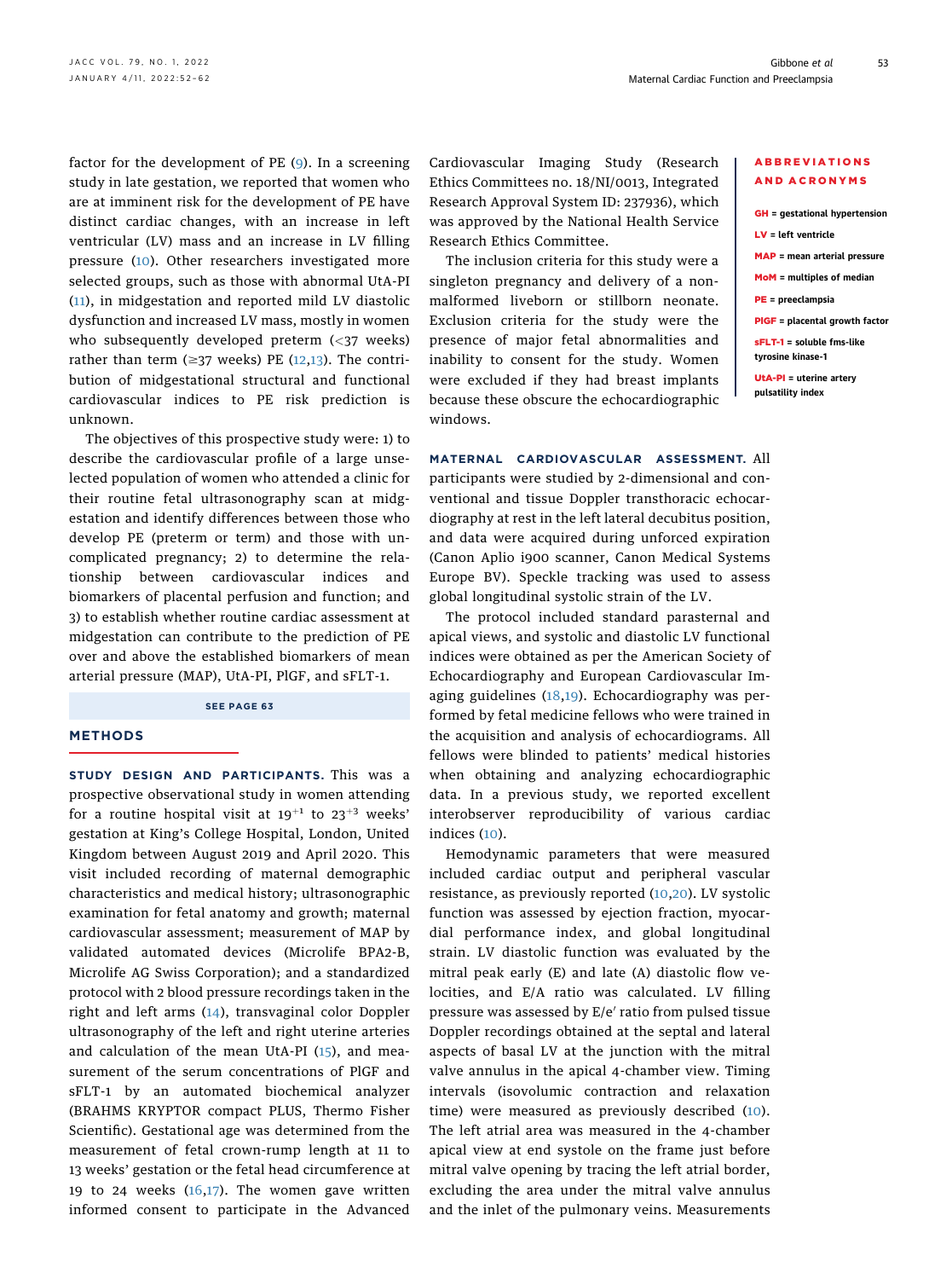54

were indexed to body surface area. LV mass was calculated with the Devereux formula using measurements of the anatomic M-mode applied in the parasternal long axis ([10\)](#page-9-4).

OUTCOME MEASURE. Outcome measure was delivery with PE. Data on pregnancy outcomes were collected from the hospital maternity records or the general medical practitioners of the women. Diagnosis of PE was determined based on the finding of new-onset hypertension (systolic blood pressure of  $\geq$ 140 mm Hg or diastolic blood pressure of  $\geq$ 90 mmHg on at least 2 occasions 4 hours apart developing after 20 weeks' gestation in previously normotensive women) or chronic hypertension and at least 1 of the following: proteinuria  $(\geq 300 \text{ mg}/24 \text{ h or}$ protein-to-creatinine ratio of  $\geq$ 30 mg/mmoL or  $\geq$ 2+ on dipstick testing), renal insufficiency with serum creatinine of  $>97 \mu$ mol/L in the absence of underlying renal disease, hepatic dysfunction with blood concentration of transaminases more than twice the upper limit of normal  $(\geq 65 \text{ IU/L}$  for our laboratory), thrombocytopenia (platelet count of  $\langle$ 100,000/ $\mu$ L), neurologic complications (eg, cerebral or visual symptoms), or pulmonary edema [\(21](#page-9-15)).

# CURRENT METHOD FOR CALCULATION OF RISK FOR

PREECLAMPSIA. Our approach for calculation of the risk for PE is based on a survival time model for the gestational age at delivery with PE ([22](#page-9-16)). Every pregnant woman has a personalized distribution of gestational age at delivery with PE, which comes from the application of the Bayes theorem to combine a prior distribution, determined from maternal demographic characteristics and medical history, with likelihoods from biomarkers. In the prior model, the risk of development of PE is increased with advancing maternal age; increasing weight; Black and South Asian racial origin; medical history of chronic hypertension, diabetes mellitus, systemic lupus erythematosus, or antiphospholipid syndrome; conception by in vitro fertilization; and family or personal history of PE. The risk for PE is decreased with increasing maternal height and in parous women with no previous PE. At 19 to 24 weeks' gestation, useful biomarkers for the subsequent development of PE are MAP, UtA-PI, PlGF, and sFlt-1 [\(6](#page-9-2),[23](#page-9-17)). The measured values for these biomarkers are expressed as multiples of the median (MoM) after adjustment for gestational age, weight, race, method of conception, medical conditions, elements from the obstetric history associated with the individual on whom they are measured, and the instrument used for measurement. In pregnancies that develop PE, MoM values of MAP, UtA-PI, and sFLT-1 tend to be higher, and PlGF

tends to be lower than in normal pregnancies [\(6](#page-9-2)). The effect sizes increase with increasing severity of the disease, quantified by the gestational age at delivery. The posterior distribution of gestational age at delivery with PE is obtained using the Bayes theorem by multiplying the prior probability density from maternal risk factors by the likelihood function from biomarker MoM values.

STATISTICAL ANALYSIS. Data are expressed as median (interquartile range) for continuous variables and n (percentage) for categorical variables. Student's t-test and chi-square test or the Fisher exact test were used for comparing outcome groups for continuous and categorical data, respectively. Bonferroni corrections were made to take account of multiple testing.

The following 15 cardiovascular indices were examined: E, A, E/A, E/e′, isovolumic relaxation time, left atrial area, myocardial performance index, global longitudinal systolic strain, LV ejection fraction, mitral valve s′, isovolumic contraction time, peripheral vascular resistance, LV cardiac output, LV stroke volume, and LV mass indexed for body surface area. Distributional properties of each index were investigated using histograms and boxplots and by plotting marker measurements against gestational age and maternal weight in PE and unaffected pregnancies. On the basis of these exploratory analyses, we determined the relevancy or need for transformation, for example,  $log_{10}$ , of any of the 15 indices to achieve homogeneity of variance and approximate Gaussian distributional form. Multivariable linear regression models were then fitted between the various cardiac indices and the following maternal characteristics and elements from the medical history: heart rate, systolic blood pressure, maternal age, maternal weight, maternal height, selfreported racial origin (White, Black, South Asian, East Asian, and mixed), method of conception (natural, in vitro fertilization, use of ovulation drugs), cigarette smoking during pregnancy (yes or no), history of chronic hypertension (yes or no), history of preexisting diabetes mellitus (yes or no), history of systemic lupus erythematosus or antiphospholipid syndrome (yes or no), family history of PE in the mother of the patient (yes or no), and obstetric history including parity (parous or nulliparous if no previous pregnancies at  $\geq$ 24 weeks' gestation), previous pregnancy with PE (yes or no), gestational age at delivery and birth weight of the neonate in the last pregnancy, and interval in years between the birth of the last child and estimated date of conception of the current pregnancy.

To determine whether the cardiovascular indices would be useful in predicting PE, both PE as a binary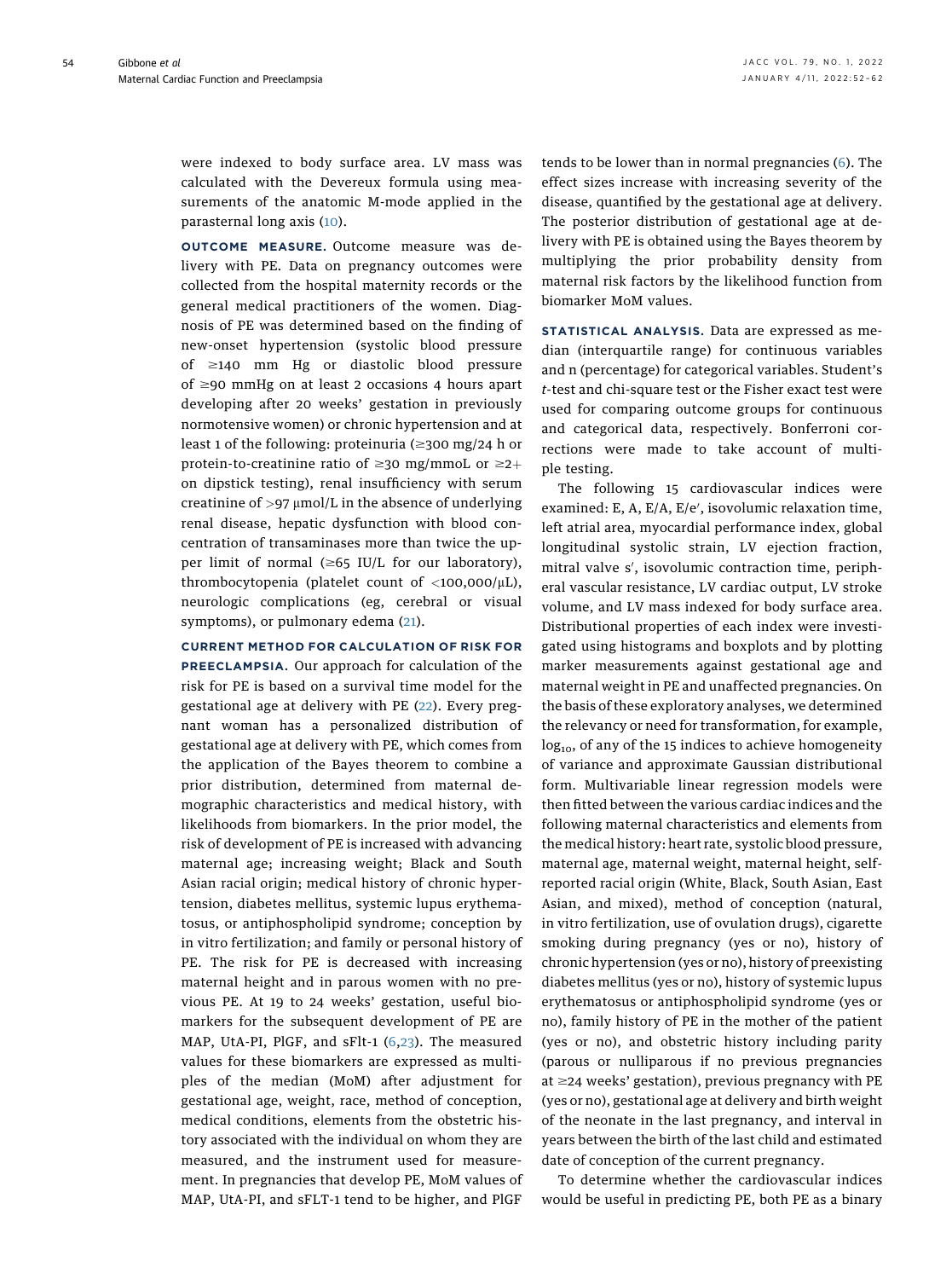<span id="page-3-0"></span>

| <b>TABLE 1 Maternal and Pregnancy Characteristics of the Study Population</b> |                           |                         |                                |                       |              |  |  |
|-------------------------------------------------------------------------------|---------------------------|-------------------------|--------------------------------|-----------------------|--------------|--|--|
|                                                                               | No PE or GH $(n = 4,557)$ | $GH (n = 112)$          | P Value                        | P Value               |              |  |  |
| Maternal age, y                                                               | 33.0 (30.0-36.0)          | 33.0 (30.0-37.0)        | 0.684                          | 34.0 (30.25-38.0)     | 0.101        |  |  |
| Maternal weight, kg                                                           | 70.6 (63.5-79.9)          | 77.0 (69.3-87.0)        | $<$ 0.0001                     | 76.0 (68.0-88.7)      |              |  |  |
| Maternal height, cm                                                           | 166 (161-170)             | 168 (163-171)           | 0.219                          | 166 (162-171)         | 0.960        |  |  |
| Body mass index, kg/m <sup>2</sup>                                            | 25.5 (23.1-28.7)          | 28.0 (24.5-31.6)        | $<$ 0.0001<br>27.5 (24.3-31.8) |                       | $<$ 0.0001   |  |  |
| Gestational age, weeks                                                        | 21.3 (20.9-21.6)          | 21.3 (20.9-21.6)        | 0.978                          | 21.3 (20.9-21.5)      |              |  |  |
| Racial origin                                                                 |                           |                         | 0.031                          |                       | 0.018        |  |  |
| White                                                                         | 3,326 (73.0)              | 75 (67.0)               |                                | 81(64.3)              |              |  |  |
| <b>Black</b>                                                                  | 661 (14.5)                | 27(24.1)                |                                | 32 (25.4)             |              |  |  |
| South Asian                                                                   | 269(5.9)                  | 6(5.4)                  |                                | 7(5.6)                |              |  |  |
| East Asian                                                                    | 130 (2.9)                 | 0(0.0)                  |                                | 2(1.6)                |              |  |  |
| Mixed                                                                         | 171(3.8)                  | 4(3.6)                  |                                | 4(3.2)                |              |  |  |
| Medical history                                                               |                           |                         |                                |                       |              |  |  |
| Chronic hypertension                                                          | 58 (1.3)                  | 0(0.0)                  | 0.442                          | 14(11.1)              | < 0.0001     |  |  |
| Diabetes mellitus type 1                                                      | 9(0.2)                    | 1(0.9)                  | 0.290                          | 2(1.6)                | 0.005        |  |  |
| Diabetes mellitus type 2                                                      | 43 (0.9)                  | 1(0.9)                  | 0.290                          | 2(1.6)                | 0.005        |  |  |
| SLE/APS                                                                       | 9(0.2)                    | 2(1.8)                  | 0.015                          | 0(0.0)                | $\mathbf{1}$ |  |  |
| Smoker                                                                        | 55(1.2)                   | 2(1.8)                  | 0.908                          | 3(2.4)                | 0.443        |  |  |
| Family history of PE                                                          | 128(2.8)                  | 4(3.6)                  | 0.736                          | 13(10.3)              | < 0.0001     |  |  |
| Method of conception                                                          |                           |                         | 0.297                          |                       | < 0.0001     |  |  |
| Natural                                                                       | 4,284 (94.0)              | 103 (92.0)              |                                | 106 (84.1)            |              |  |  |
| In vitro fertilization                                                        | 240 (5.3)                 | 9(8.0)                  | 19 (15.1)                      |                       |              |  |  |
| Ovulation drugs                                                               | 33(0.7)                   | 0(0.0)                  |                                | 1(0.8)                |              |  |  |
| Parity                                                                        |                           |                         | 0.011                          |                       | < 0.0001     |  |  |
| Nulliparous                                                                   | 2,456 (53.9)              | 73 (65.2)               |                                | 80 (63.5)             |              |  |  |
| Parous-no PE                                                                  | 2,023(44.4)               | 35(31.3)                |                                | 26(20.6)              |              |  |  |
| Parous-PE                                                                     | 78 (1.7)                  | 4(3.6)                  |                                | 20 (15.9)             |              |  |  |
| Birth weight of last neonate, g                                               | 3,377 (3,012-3,700)       | 3,403 (3,023-3,703)     | 0.659                          | 3,300 (2,724-3,632)   | 0.059        |  |  |
| Interpregnancy interval, y                                                    | $2.5(1.5-4.2)$            | $3.5(2.0-5.1)$          | 0.152                          | $3.2(1.7-5.9)$        | 0.170        |  |  |
| Placental growth factor, pg/mL                                                | 259.6 (191.8-360.4)       | 214.4 (140.8-332.1)     | 0.028                          | 228.5 (155.9-313.9)   | 0.014        |  |  |
| Soluble fms-like tyrosine kinase-1, pg/mL                                     | 1,212.6 (816.6-1,767.7)   | 1,248.1 (794.4-1,866.4) | 0.060                          | 931.3 (739.9-1,440.1) | 0.104        |  |  |
| Uterine artery pulsatility index                                              | $0.98(0.8-1.20)$          | $1.02(0.81-1.37)$       | < 0.001                        | 1.10 (0.88-1.34)      | < 0.0001     |  |  |
| Systolic blood pressure, mm Hq                                                | 117 (110-123)             | 128 (121-132)           | < 0.0001                       | 126 (119-131)         | < 0.0001     |  |  |
| Diastolic blood pressure, mm Hg                                               | 69 (64-73)                | 78 (73-82)              | $<$ 0.0001                     | 76 (71-82)            | $<$ 0.0001   |  |  |
| Mean arterial pressure, mm Hg                                                 | 84.4 (79.7-89.5)          | 93.9 (90.4-98.3)        | < 0.0001                       | 92.6 (87.0-97.3)      | < 0.0001     |  |  |
|                                                                               |                           |                         |                                |                       |              |  |  |

Values are median (interquartile range) or n (%). Comparisons were made between no PE or GH and GH and between no PE or GH and PE. Comparisons between outcome groups were by the chi-square or Fisher exact test for categorical variables and Mann-Whitney U test for continuous variables. In view of multiple testing, the significant difference between the 2 groups is indicated by  $P < 0.002$ .

 $APS = antiphospholipid syndrome; GH = gestational hypertension; PE = preedampsia; SLE = systemic lupus erythematosus.$ 

outcome and the gestational age at delivery with PE were included in the models. Backward elimination was used for variable selection. Variables relating to maternal characteristics and medical history, as indicated in the preceding paragraph, were used in the analysis. The partial residuals, after excluding the contribution of PE, comprised either the  $log_{10}$  MoM values or the deviations from the median (deltas), depending on the transformation of the cardiac outcome variable in the original model fitting. The association between maternal cardiac indices and markers of placental perfusion and function was assessed by regression analysis with the aim to assess the significance of association between the MoM or delta values of each cardiovascular index with the MoM values of MAP, UtA-PI, PlGF, and sFLT-1. The competing risks model was used to estimate the individual patient-specific risks of delivery with PE by a combination of maternal demographic characteristics and medical history with potential cardiovascular biomarkers ([24](#page-9-18)). Detection rates of delivery with PE, at a 10% screening positive rate, were assessed for combinations of maternal factors; MAP, UtA-PI, and PlGF; and potential cardiovascular biomarkers.

The statistical software package R was used for data analyses ([25](#page-9-19)).

# RESULTS

STUDY PARTICIPANTS. During the study period, 4,866 pregnant women were screened, but 71 were excluded (3 had breast implants, 63 had cardiac or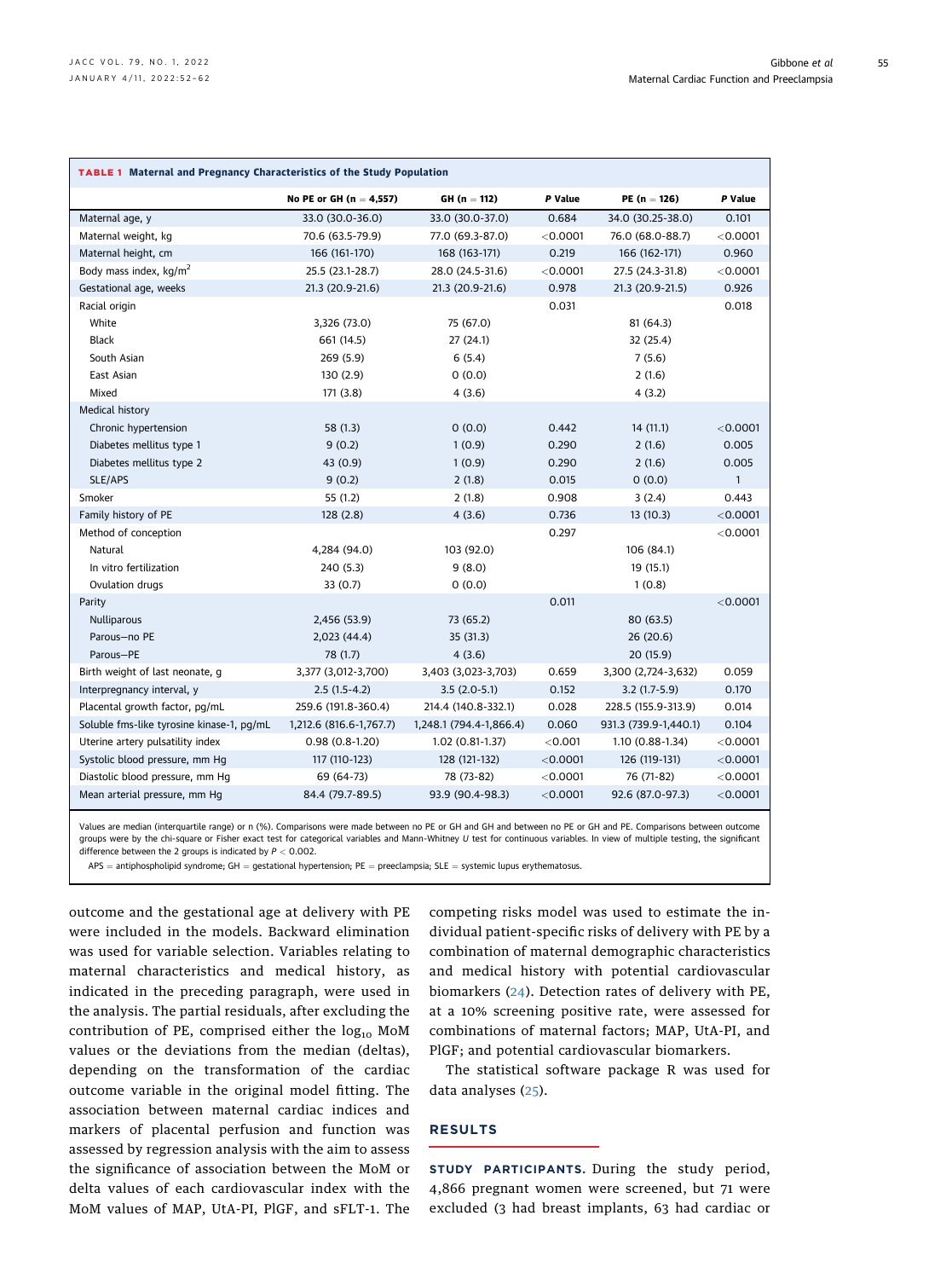<span id="page-4-0"></span>

subsequently developed preeclampsia, plotted on an SD scale to allow for direct comparison between PE effect size in the different cardiac indices. The vertical black line corresponds to a mean of 0.0 for the unaffected pregnancies.

> other significant fetal abnormalities, and 5 were unable to consent because of a language barrier or young age). The study population of 4,795 pregnancies contained 126 (2.6%) that developed PE, including 30 (0.6%) deliveries with PE at  $\langle 37 \rangle$  weeks' gestation; there were 112 (2.3%) pregnancies that developed gestational hypertension (GH), and 4,557 were unaffected by PE or GH. Maternal and pregnancy characteristics of the study population are summarized in [Table 1](#page-3-0). None of the women had gestational diabetes at the time of the scan. In the PE group, compared to the unaffected pregnancies, there was a higher median maternal weight and body mass index and higher incidence of women with chronic hypertension, family history of PE, conception by in vitro fertilization, nulliparity, and previous history of PE. In the GH group, compared to the unaffected pregnancies, there was a higher median maternal weight

and body mass index. In both the PE and GH groups, compared to the unaffected pregnancies, there was higher UtA-PI, systolic and diastolic blood pressure, and MAP ([Table 1](#page-3-0)).

CARDIAC PROFILE IN WOMEN WITH PE (TERM AND PRETERM) AND THOSE WITH UNAFFECTED PREGNANCY. Analysis of cardiovascular indices unadjusted for maternal characteristics and medical history demonstrated that in the pregnancies that subsequently developed PE compared to those that did not develop PE or GH, there was a higher median myocardial performance index, global longitudinal systolic strain, and peripheral vascular resistance and a lower LV ejection fraction and mitral valve s′; there were no significant differences in the other cardiovascular indices ([Figure 1](#page-4-0), [Table 2](#page-5-0)). LV end-diastolic dimensions were similar between groups.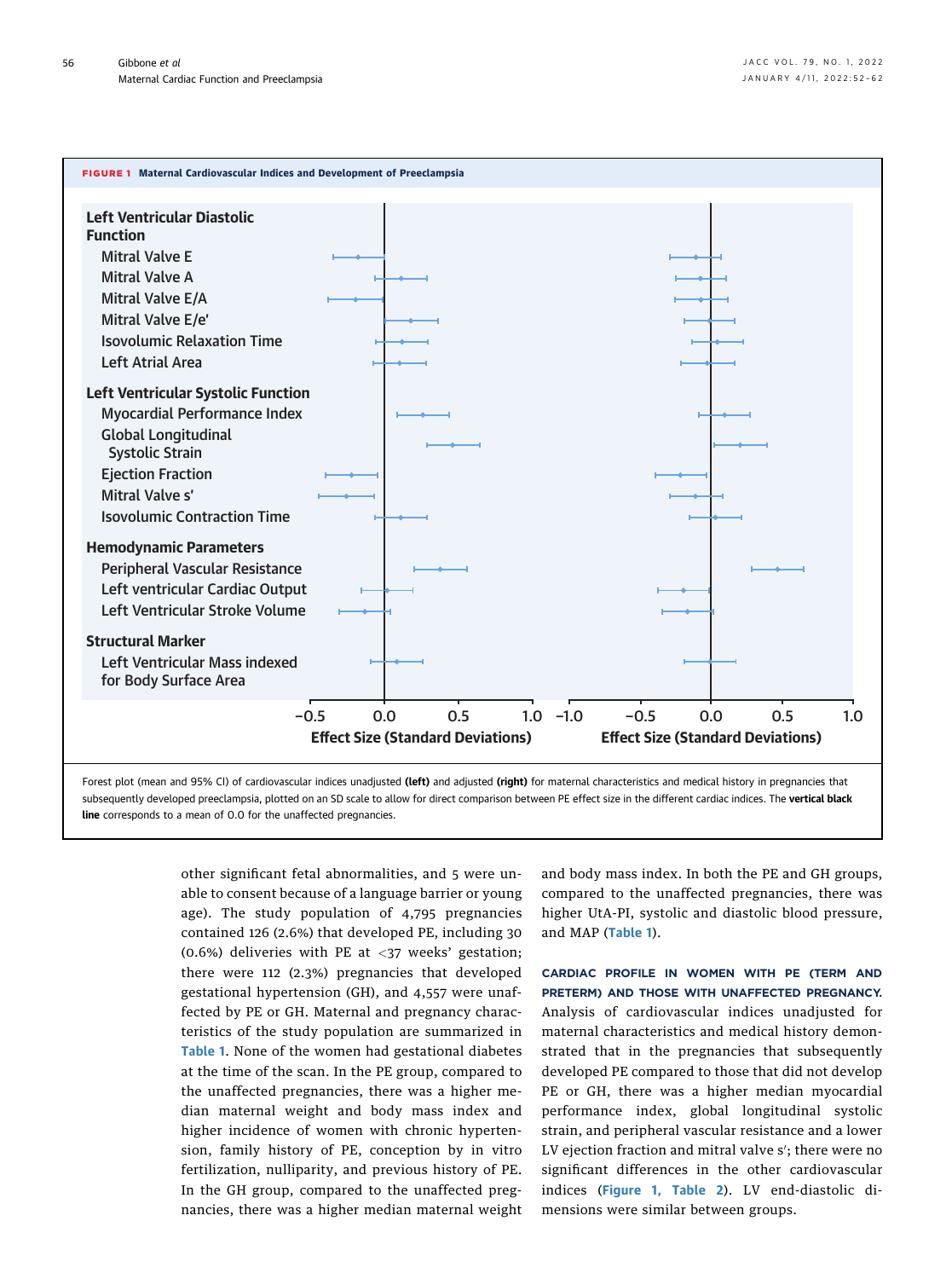<span id="page-5-0"></span>

| <b>TABLE 2 Maternal Cardiac Indices and Development of Preeclampsia</b>                                                                                                                                        |                                                                     |                          |                                |                                |                                             |          |  |
|----------------------------------------------------------------------------------------------------------------------------------------------------------------------------------------------------------------|---------------------------------------------------------------------|--------------------------|--------------------------------|--------------------------------|---------------------------------------------|----------|--|
|                                                                                                                                                                                                                |                                                                     | <b>Unadjusted Values</b> | <b>Adjusted (MoM or Delta)</b> |                                |                                             |          |  |
|                                                                                                                                                                                                                | No PE or GH<br>$(n = 4,557)$                                        | PE<br>$(n = 126)$        | P Value                        | No PE or GH<br>$(n = 4,557)$   | PE<br>$(n = 126)$                           | P Value  |  |
| Left ventricular diastolic function                                                                                                                                                                            |                                                                     |                          |                                |                                |                                             |          |  |
| Mitral valve E, delta                                                                                                                                                                                          | 92.55 (92.06 to 93.04)                                              | 89.73 (86.18 to 93.28)   | 0.126                          | $0.0$ (-0.48 to 0.48)          | $-2.50$ ( $-5.92$ to 1.01)                  | 0.171    |  |
| Mitral valve A, MoM                                                                                                                                                                                            | 39.56 (39.21 to 39.92)                                              | 40.99 (38.81 to 43.29)   | 0.212                          | 1.0 (0.99 to 1.01)             | 0.98 (0.93 to 1.03)                         | 0.426    |  |
| Mitral valve E/A, MoM                                                                                                                                                                                          | 2.312 (2.29 to 2.34)                                                | 2.15 (1.98 to 2.33)      | 0.084                          | 1.0 (0.99 to 1.01)             | 0.98 (0.91 to 1.05)                         | 0.541    |  |
| Mitral valve E/e', MoM                                                                                                                                                                                         | 6.16 (6.12 to 6.21)                                                 | 6.41 (6.12 to 6.72)      | 0.108                          | 1.0 (0.99 to 1.01)             | 0.99 (0.95 to 1.03)                         | 0.584    |  |
| Isovolumic relaxation time, delta                                                                                                                                                                              | 59.01 (58.63 to 59.38)                                              | 60.61 (58.06 to 63.16)   | 0.224                          | $0.0$ (-0.37 to 0.37)          | $0.22$ (-2.33 to 2.77)                      | 0.869    |  |
| Left atrial area indexed for BSA, delta                                                                                                                                                                        | 7.79 (7.75 to 7.84)                                                 | 7.69 (7.38 to 7.99)      | 0.494                          | $0.0$ (-0.05 to 0.05)          | $0.06$ ( $-0.23$ to 0.35)                   | 0.708    |  |
| Left ventricular systolic function                                                                                                                                                                             |                                                                     |                          |                                |                                |                                             |          |  |
| Myocardial performance index, MoM                                                                                                                                                                              | 0.37 (0.37 to 0.38)                                                 | 0.39 (0.38 to 0.41)      | 0.011                          | 1.0 (0.99 to 1.01)             | 1.01 (0.98 to 1.05)                         | 0.467    |  |
| Global longitudinal systolic strain, delta                                                                                                                                                                     | $-23.96$ ( $-24.03$ to $-23.88$ ) $-22.86$ ( $-23.35$ to $-22.37$ ) |                          | < 0.0001                       | $0.0$ (-0.07 to 0.07)          | 0.46 (0.06 to 0.86)                         | 0.026    |  |
| Ejection fraction, delta                                                                                                                                                                                       | 63.57 (63.4 to 63.75)                                               | 62.34 (61.28 to 63.39)   | 0.025                          | $0.0$ (-0.17 to 0.17)          | $-1.25$ ( $-2.27$ to $-0.24$ )              | 0.019    |  |
| Mitral valve s', MoM                                                                                                                                                                                           | 10.46 (10.41 to 10.51)                                              | 10.09 (9.78 to 10.41)    | 0.025                          | 1.0 (0.99 to 1.005)            | 0.98 (0.95 to 1.01)                         | 0.225    |  |
| Isovolumic contraction time, delta                                                                                                                                                                             | 51.28 (50.95 to 51.61)                                              | 52.62 (50.52 to 54.72)   | 0.219                          | $0.0$ (-0.33 to 0.33)          | $0.53$ (-1.52 to 2.59)                      | 0.617    |  |
| Hemodynamic parameters                                                                                                                                                                                         |                                                                     |                          |                                |                                |                                             |          |  |
| Peripheral vascular resistance, MoM                                                                                                                                                                            | 1,221 (1,214 to 1,229)                                              | 1329 (1,279 to 1,381)    |                                | $<$ 0.0001 1.0 (0.99 to 1.006) | 1.10 (1.06 to 1.14)                         | < 0.0001 |  |
| Left ventricular cardiac output, MoM                                                                                                                                                                           | 5.53 (5.49 to 5.56)                                                 | 5.55 (5.34 to 5.78)      | 0.817                          | 1.0 (0.99 to 1.006)            | 0.96 (0.93 to 0.99)                         | 0.020    |  |
| Left ventricular stroke volume indexed for BSA,<br>delta                                                                                                                                                       | 42.89 (42.65 to 43.14)                                              | 40.3 (38.75 to 41.85)    | 0.002                          |                                | $0.0$ (-0.23 to 0.23) -1.24 (-2.68 to 0.19) | 0.096    |  |
| Structural marker                                                                                                                                                                                              |                                                                     |                          |                                |                                |                                             |          |  |
| Left ventricular mass indexed for BSA, delta                                                                                                                                                                   | 59.46 (59.18 to 59.74)                                              | 60.25 (58.51 to 61.98)   | 0.382                          |                                | $0.0$ (-0.27 to 0.27) -0.61 (-2.25 to 1.04) | 0.479    |  |
| Values are mean (95% CI) for both unadjusted cardiovascular indices and cardiovascular indices adjusted for maternal characteristics and medical history in pregnancies that did not develop PE and those that |                                                                     |                          |                                |                                |                                             |          |  |

Values are mean (95% CI) for both unadjusted cardiovascular indices and cardiovascular indices adjusted for maternal characteristics and medical history in pregnancies that did not develop PE and those that went on to develop PE. In view of multiple testing, significant difference between the 2 groups is indicated by  $P < 0.0033$ .

 $BSA = body$  surface area;  $GH =$  gestational hypertension; MoM = multiples of median; PE = preeclampsia.

Multivariable linear regression models were fitted to log<sub>10</sub> values of A, E/A, E/e′, myocardial performance index, mitral valve s′, peripheral vascular resistance, and LV cardiac output and untransformed values of E, isovolumic relaxation time, left atrial area, global longitudinal systolic strain, LV ejection fraction, isovolumic contraction time, LV stroke volume, and LV mass indexed for body surface area. The effects of variables significantly contributing to measurement levels of each cardiovascular index are shown in [Supplemental Table 1.](https://doi.org/10.1016/j.jacc.2021.10.033) Following multivariable analysis, global longitudinal systolic strain, LV ejection fraction, LV cardiac output, and left atrial area were lower, and peripheral vascular resistance was higher, in women who subsequently developed PE compared to those who did not; the other cardiovascular indices were not significantly altered in pregnancies that developed PE ([Figure 1,](#page-4-0) [Table 2](#page-5-0)). After accounting for multiple testing for all cardiac indices, peripheral vascular resistance was the only measurement that remained significantly higher in women with PE ([Table 2](#page-5-0)). From the various cardiac indices, only left atrial area was associated with gestational age at delivery with PE; the overall median value of left atrial area in PE pregnancies was not

significantly different from that of unaffected pregnancies, but in pregnancies with PE delivering preterm, the median value of the index was decreased, whereas in those delivering at term, the value was increased ([Figure 1](#page-4-0)). In women who developed GH, compared to pregnancies without GH or PE and taking into account multiple testing for all cardiac indices, there was significantly increased peripheral vascular resistance; there were no other significant differences in systolic and diastolic indices ([Supplemental](https://doi.org/10.1016/j.jacc.2021.10.033) [Table 2](https://doi.org/10.1016/j.jacc.2021.10.033)).

CARDIOVASCULAR INDICES AND BIOMARKERS OF PLACENTAL PERFUSION AND FUNCTION. There were no significant associations between cardiovascular indices and markers of placental perfusion (UtA-PI) and function (serum PlGF and sFLT-1) ([Table 3](#page-6-0)).

PERFORMANCE OF SCREENING. The detection rates, at a 10% screening positive rate, of delivery with PE at <37 weeks' gestation or delivery with PE at any gestational age in screening by maternal demographic characteristics and medical history or combinations of maternal risk factors with MAP, UtA-PI, PlGF, and sFLT-1 were not improved by the addition of peripheral vascular resistance ([Table 4](#page-7-0), [Central Illustration](#page-8-0)).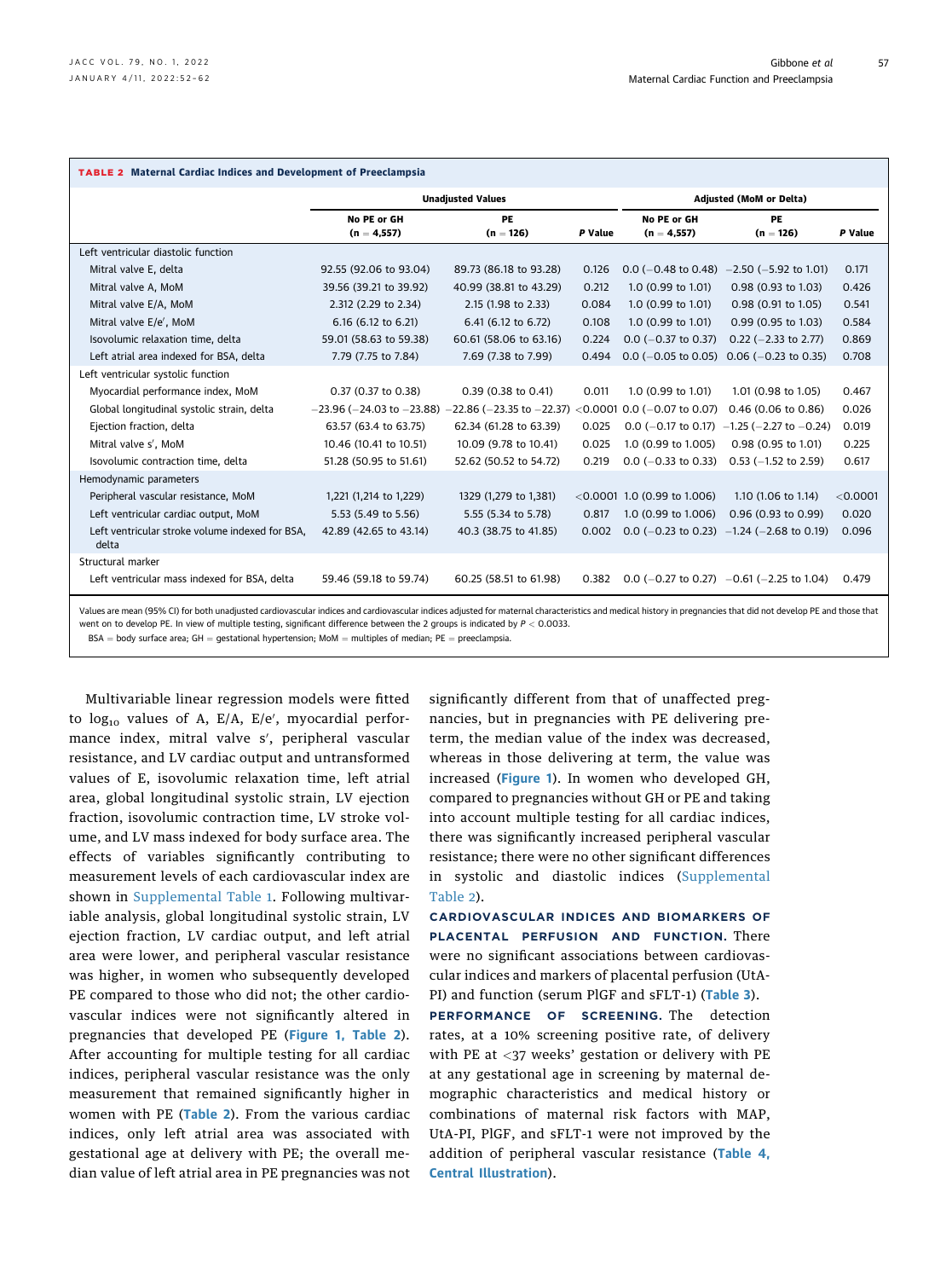58

<span id="page-6-0"></span>

| TABLE 3 Association Between Cardiac Indices and Mean Arterial Pressure and Biomarkers of Placental Perfusion and Function                                                                         |                                   |                               |                                                          |                               |  |  |  |
|---------------------------------------------------------------------------------------------------------------------------------------------------------------------------------------------------|-----------------------------------|-------------------------------|----------------------------------------------------------|-------------------------------|--|--|--|
| Cardiovascular Index                                                                                                                                                                              | <b>MAP MoM</b>                    | UtA-PI MoM                    | <b>PIGF MoM</b>                                          | sFLT-1 MoM                    |  |  |  |
| Peripheral vascular resistance, MoM                                                                                                                                                               | 0.387 (0.354 to 0.419)            | $-0.022$ ( $-0.06$ to 0.016)  | $-0.017$ ( $-0.055$ to 0.021)                            | $0.005 (-0.033$ to 0.043)     |  |  |  |
| Left ventricular ejection fraction, delta                                                                                                                                                         | $-0.028$ ( $-0.066$ to 0.010)     | $-0.005$ ( $-0.043$ to 0.033) | $0.022$ (-0.016 to 0.06)                                 | $-0.007$ ( $-0.045$ to 0.031) |  |  |  |
| Global longitudinal systolic strain, delta                                                                                                                                                        | 0.058 (0.020 to 0.095)            | $-0.011$ ( $-0.049$ to 0.027) | $-0.017$ ( $-0.054$ to 0.021)                            | $-0.005$ ( $-0.043$ to 0.033) |  |  |  |
| Left ventricular cardiac output, <sup>a</sup> MoM                                                                                                                                                 | $-0.039$ ( $-0.077$ to $-0.001$ ) | $0.009$ (-0.029 to 0.047)     | $-0.003$ ( $-0.041$ to 0.035)                            | $-0.005$ ( $-0.043$ to 0.033) |  |  |  |
| Left atrial area, delta                                                                                                                                                                           | $-0.014$ ( $-0.051$ to 0.024)     | $0.005 (-0.033$ to $0.043)$   | $-0.034$ ( $-0.072$ to 0.004) 0.008 ( $-0.030$ to 0.046) |                               |  |  |  |
| Values are correlation (95% CI) between cardiovascular indices and mean arterial blood pressure, uterine artery pulsatility index, placental growth factor, and soluble fms-like tyrosine kinase- |                                   |                               |                                                          |                               |  |  |  |

<span id="page-6-1"></span>1. <sup>a</sup>Indexed for body surface area. MAP = mean arterial pressure; MoM = multiple of the median; PlGF = placental growth factor; sFLT-1 = soluble fms-like tyrosine kinase-1; UtA-PI = uterine artery pulsatility index.

#### **DISCUSSION**

PRINCIPAL FINDINGS OF THIS STUDY. In this prospective screening study, we performed detailed cardiac functional and structural assessment in an unselected population of pregnant women at 19 to 23 weeks' gestation. There are 5 main findings: First, women who subsequently developed PE compared to those who did not had evidence of vascular dysfunction as shown by increased peripheral vascular resistance and mildly lower cardiac systolic function. Second, the cardiovascular changes in the group that developed PE persisted after accounting for differences in maternal characteristics and medical history. Third, the cardiovascular indices were not associated with markers of placental perfusion and function. Fourth, most cardiovascular indices were not affected by gestational age at delivery with PE, except left atrial area, which was reduced in women who developed preterm PE and increased in those with term PE. Fifth, cardiovascular indices did not improve the performance of screening for PE, which was based on maternal characteristics and medical history or a combination of maternal risk factors and MAP, UtA-PI, PlGF, and sFlt-1.

These findings demonstrate that all the reported changes in cardiac indices were subtle and did not improve the performance of screening for PE.

INTERPRETATION OF RESULTS AND COMPARISON WITH FINDINGS OF PREVIOUS STUDIES. Over the last decade, there has been increasing interest in the identification of women at risk for PE because this condition has been associated with short- and longterm adverse outcomes for both the mother and fetus/child. For instance, Vaught et al [\(26](#page-9-20)) reported in 63 women that severe PE was associated with abnormal LV diastolic function and a decrease in right ventricular global longitudinal strain. Large epidemiologic studies, for example, have shown that women with a history of PE have increased risk for adverse cardiovascular outcome 5 to 15 years after

pregnancy, but it remained unknown whether PE is an independent risk factor for adverse cardiovascular outcome or simply unmasks the pre-existing cardiovascular risk for these women [\(27,](#page-9-21)[28](#page-9-22)). To address this issue, a few groups examined whether cardiac dysfunction precedes the development of PE. Vasapollo et al ([12](#page-9-6)), in a study of 1,345 women identified as high risk for PE on the basis of Doppler findings of increased impedance to flow in the uterine arteries at midgestation, reported that women who later developed PE demonstrated mild LV dysfunction and an increase in LV mass and peripheral vascular resistance. The same group also reported in 526 high-risk women that measurement of peripheral vascular resistance can improve the predictive ability of UtA-PI in identifying women who develop PE and provided the first evidence that the maternal cardiac system might be involved in the pathophysiology of PE [\(11](#page-9-5)).

The findings of Vasapollo et al ([12](#page-9-6)), were contradicted by the findings of a study by our group in 2,853 unselected women who underwent detailed cardiac assessment in midgestation; there was no significant contribution of maternal cardiac function in the pathogenesis of PE because the mild cardiac functional changes that were noted in women who subsequently developed PE, compared to those with uncomplicated pregnancies, were fully explained by differences in maternal characteristics [\(24\)](#page-9-18). However, the number of cases of PE was relatively small, and the role of maternal cardiac function in the pathogenesis of PE could not be confidently rejected. In the current study, we expanded the phenotype to 4,795 women and increased our power by having more cases of term and preterm PE. We showed, consistent with findings in high-risk groups, that peripheral vascular resistance is increased in women who later developed PE compared to those without PE. In addition, we demonstrated a mild decrease in LV systolic functional indices by using conventional and novel echocardiographic techniques. Although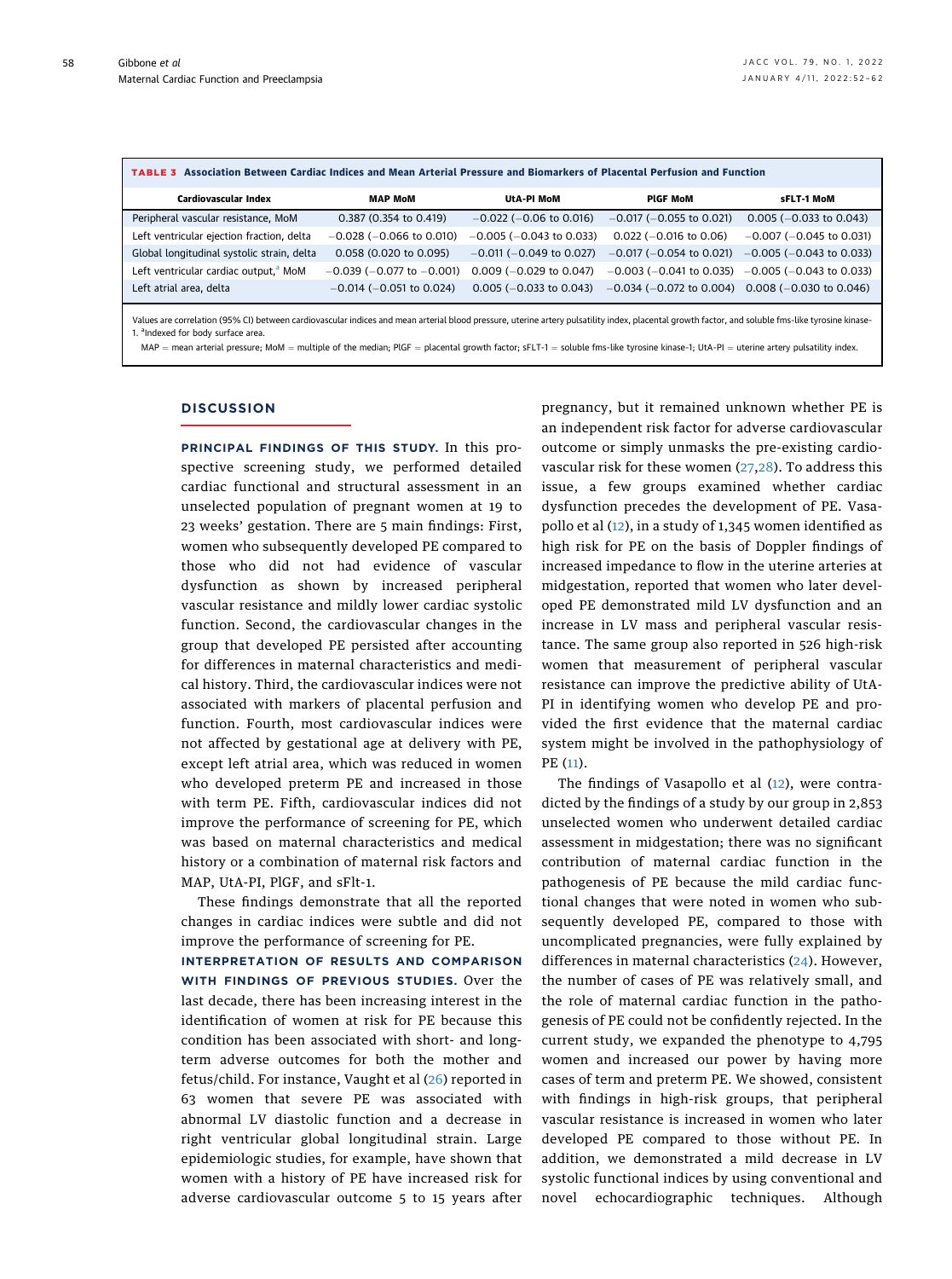<span id="page-7-0"></span>

| <b>TABLE 4 Screening for Preeclampsia</b>                                                                                                                                                                                                                                                                                                                                                                                                                                      |                         |                  |                                      |        |                  |                        |
|--------------------------------------------------------------------------------------------------------------------------------------------------------------------------------------------------------------------------------------------------------------------------------------------------------------------------------------------------------------------------------------------------------------------------------------------------------------------------------|-------------------------|------------------|--------------------------------------|--------|------------------|------------------------|
|                                                                                                                                                                                                                                                                                                                                                                                                                                                                                | Preeclampsia, <37 weeks |                  | All Preeclampsia                     |        |                  |                        |
| <b>Method of Screening</b>                                                                                                                                                                                                                                                                                                                                                                                                                                                     | n/N                     | DR. % (95% CI)   | <b>AUC (95% CI)</b>                  | n/N    | DR. % (95% CI)   | <b>AUC (95% CI)</b>    |
| Maternal factors                                                                                                                                                                                                                                                                                                                                                                                                                                                               | 16/30                   | 53.3 (34.3-71.7) | 0.800 (0.712-0.888)                  | 48/120 | 40.0 (31.2-49.3) | 0.758 (0.715-0.802)    |
| $+$ PVR                                                                                                                                                                                                                                                                                                                                                                                                                                                                        | 16/30                   | 53.3 (34.3-71.7) | 0.796 (0.705-0.886)                  | 48/120 | 40.0 (31.2-49.3) | 0.766 (0.723-0.810)    |
| $+$ MAP $+$ UtA-PI $+$ PlGF $+$ sFLT-1                                                                                                                                                                                                                                                                                                                                                                                                                                         | 23/30                   | 76.7 (57.7-90.1) | $0.893(0.817 - 0.970)$               | 63/120 | 52.5 (43.2-61.7) | $0.813(0.772 - 0.853)$ |
| $+$ MAP $+$ UtA-PI $+$ PlGF $+$ sFLT-1 $+$ PVR                                                                                                                                                                                                                                                                                                                                                                                                                                 | 23/30                   |                  | 76.7 (57.7-90.1) 0.882 (0.801-0.964) | 60/120 | 50.0 (40.7-59.3) | 0.802 (0.760-0.844)    |
| Detection rate of delivery with pre-eclampsia at <37 weeks' gestation and all preeclampsia, at a 10% screening positive rate, and areas under the receiver operating char-<br>acteristic curve after screening at 19 to 23 weeks' gestation by maternal risk factors and mean arterial pressure, uterine artery pulsatility index, serum placental growth factor,<br>and soluble fms-like tyrosine kinase-1, with and without the addition of maternal cardiovascular indices. |                         |                  |                                      |        |                  |                        |

AUC = area under the curve; DR = detection rate; PVR = peripheral vascular resistance; other abbreviations as in [Table 3](#page-6-0).

differences were small and possibly not clinically significant, these remained after accounting for differences in maternal characteristics, but after accounting for multiple testing, only peripheral vascular resistance was higher in women who developed PE or GH compared to those who did not, suggesting a similar pattern of cardiovascular changes in both conditions.

The gestational age at development of PE has also attracted a lot of interest in understanding the pathophysiology of the condition. In some relatively small studies, maternal hemodynamic adaptations were shown to differ between term and preterm PE, and it was implied that the 2 conditions constitute different disease entities. Valensise et al ([11\)](#page-9-5) reported that in 60 women with early PE, there was failed placental vascular remodeling with high peripheral vascular resistance and low cardiac output, whereas in 30 women with late PE, there was low peripheral vascular resistance and high cardiac output ([11\)](#page-9-5). Melchiorre et al ([29](#page-9-23)) examined 269 women at 20 to 23 weeks' gestation and reported cardiac diastolic dysfunction only in 18 women who developed preterm PE but not in 28 women who developed term PE ([29\)](#page-9-23). More recently, Kalafat et al ([30](#page-9-24)), in 298 women with chronic hypertension or gestational hypertension, demonstrated that those with high peripheral vascular resistance and normal or low cardiac output had higher risk of developing earlier PE compared to those with normal hemodynamic parameters ([30\)](#page-9-24). These findings, however, could not be confirmed in our study population. In our cohort, 96 women developed term PE, and 30 developed preterm PE. The pattern of cardiac adaptation was independent of the gestational age at delivery with PE apart from left atrial area, which was reduced in women who subsequently developed preterm PE and increased in those with term PE. These findings are in agreement with a smaller study where more advanced 3-dimensional imaging was used to characterize left

atrial size and function ([31](#page-9-25),[32](#page-9-26)). Considering that expansion of the left atrium is an independent predictor of diastolic dysfunction in patients with preserved LV systolic function, our findings would be consistent with more extensive cardiac functional changes in women with term rather than preterm PE.

In our study, in addition to the examination of cardiovascular function, we also measured a variety of biomarkers of placental perfusion and function. This provided the opportunity to assess the interrelationship between maternal cardiovascular and placental function but also to use these biomarkers along with maternal characteristics and medical history in the prediction of PE. We did not find any evidence of association between cardiac functional indices and placental markers, which would suggest that changes in maternal cardiac function do not operate through the placenta in promoting the development of PE.

STUDY STRENGTHS AND LIMITATIONS. To our knowledge, this study is the largest to perform detailed cardiovascular phenotyping and measurement of all potentially useful biomarkers of PE in an unselected cohort of pregnant women who were attending a routine hospital visit at midgestation. The incidence of PE in our cohort was 2.7%, which is comparable to figures previously reported in unselected populations in the United Kingdom, although variable numbers have been reported in different populations ([1](#page-9-0),[33](#page-10-0)). Appropriately trained research fellows performed all cardiac measurements with a high degree of consistency in their analysis, as previously reported. A relatively large number of PE cases were identified, and this provided us with adequate power to detect a small reduction in LV systolic function and increase peripheral resistance in women who developed PE compared to those without PE, but the etiology of these findings remains unclear. Cardiac measurements were performed in midpregnancy; thus, it remains unknown whether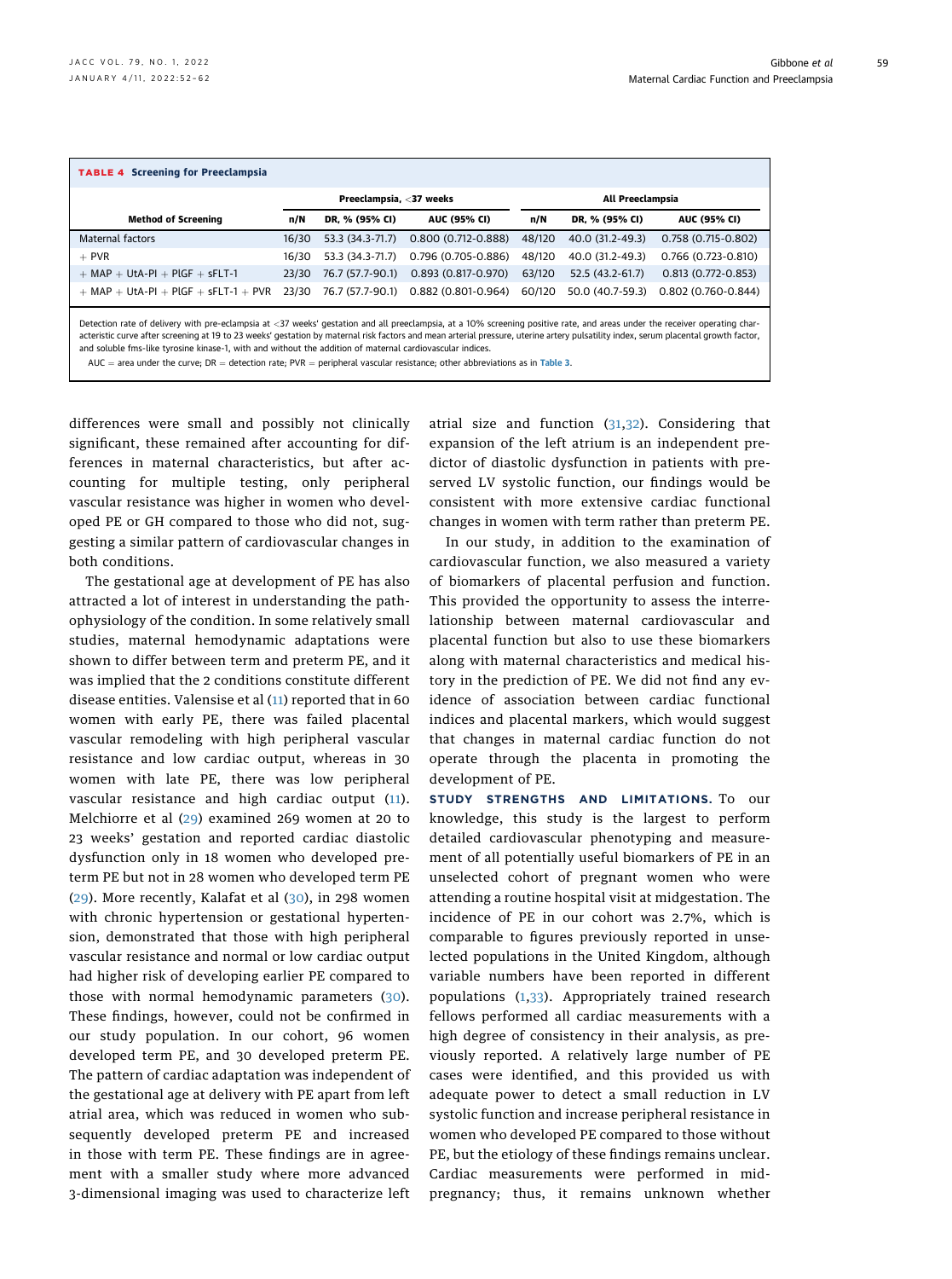<span id="page-8-0"></span>

pregnancy potentially harms the cardiovascular system or simply exposes a pre-existing cardiac dysfunction. It is also possible that changes in echocardiographic parameters are the result of residual/ unmeasured differences in inflammatory or cardiometabolic factors and provide further evidence supporting a heightened predisposition to hypertension in women who develop PE ([34](#page-10-1),[35](#page-10-2)). In addition, after accounting for multiple testing, only peripheral vascular resistance provided strong evidence for a difference between women with PE and those without. Finally, despite the relatively large study population, the number of cases of preterm PE was small; consequently, there is a degree of uncertainty as to whether there are differences in cardiovascular indices between preterm and term PE.

# **CONCLUSIONS**

Our study showed that women who developed PE, compared to those who did not, have increased peripheral vascular resistance and mild reduction in their LV systolic function long before the onset of the clinical manifestations of PE. Placental factors were

strongly associated with the development of PE, whereas these were not associated with cardiac indices. This likely suggests that the contribution of maternal cardiac function in the development of PE is unlikely to be mediated through changes in placental perfusion and function.

# FUNDING SUPPORT AND AUTHOR DISCLOSURES

This study was supported by a grant from the Fetal Medicine Foundation (charity no: 1037116). The ultrasonography machines for maternal echocardiography and the software for speckle tracking analysis were provided free of charge by Canon Medical Systems Europe BV, Zoetermeer, the Netherlands. The reagents and equipment for the measurement of serum placental growth factor and soluble fms-like tyrosine kinase-1 were provided by Thermo Fisher Scientific. These bodies had no involvement in the study design; in the collection, analysis, and interpretation of data; in the writing of the report; and in the decision to submit the article for publication. The authors have reported that they have no relationships relevant to the contents of this paper to disclose.

ADDRESS FOR CORRESPONDENCE: Dr Kypros H. Nicolaides, Fetal Medicine Research Institute, King's College Hospital, 16-20 Windsor Walk, Denmark Hill, London SE5 8BB, United Kingdom. E-mail: [kypros@](mailto:kypros@fetalmedicine.com) [fetalmedicine.com.](mailto:kypros@fetalmedicine.com)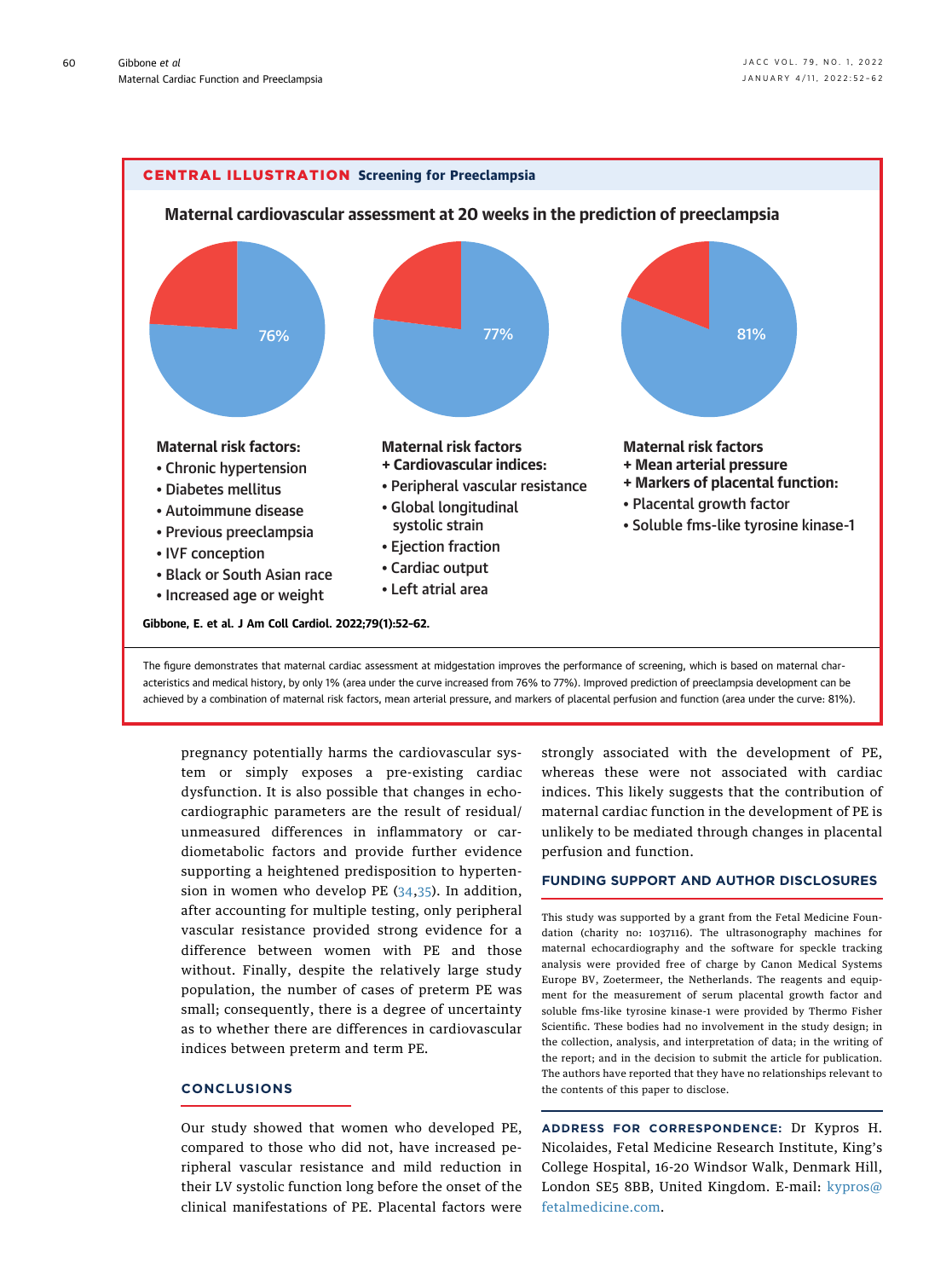61

# **PERSPECTIVES**

# COMPETENCY IN PATIENT CARE AND

PROCEDURAL SKILLS: Mild LV dysfunction precedes the onset of preeclampsia and is weakly associated with placental perfusion and function, suggesting that maternal cardiac function contributes to the pathophysiology of preeclampsia.

TRANSLATIONAL OUTLOOK: Because changes in maternal LV function are subtle, more sensitive measures of cardiovascular function in pregnancy are needed to identify women at risk of preeclampsia.

#### REFERENCES

<span id="page-9-0"></span>1. [Ives CW, Sinkey R, Rajapreyar I, Tita AT, Oparil S.](http://refhub.elsevier.com/S0735-1097(21)08020-7/sref1) Preeclampsia—[pathophysiology and clinical pre](http://refhub.elsevier.com/S0735-1097(21)08020-7/sref1)sentations: JACC [state-of-the-art review.](http://refhub.elsevier.com/S0735-1097(21)08020-7/sref1) J Am Coll Cardiol[. 2020;76:1690](http://refhub.elsevier.com/S0735-1097(21)08020-7/sref1)–1702.

<span id="page-9-1"></span>2. [Redman C. Pre-eclampsia and the placenta.](http://refhub.elsevier.com/S0735-1097(21)08020-7/sref2) Placenta[. 1991;12:301](http://refhub.elsevier.com/S0735-1097(21)08020-7/sref2)–308.

3. [Redman C, Sargent I. Pre-eclampsia, the](http://refhub.elsevier.com/S0735-1097(21)08020-7/sref3) [placenta and the maternal systemic in](http://refhub.elsevier.com/S0735-1097(21)08020-7/sref3)flammatory response—a review. Placenta[. 2003;24:S21](http://refhub.elsevier.com/S0735-1097(21)08020-7/sref3)–S27.

4. [Myatt L, Webster RP. Vascular biology of pre](http://refhub.elsevier.com/S0735-1097(21)08020-7/sref4)eclampsia. [J Thromb Haemost](http://refhub.elsevier.com/S0735-1097(21)08020-7/sref4). 2009;7:375–384.

5. [Saito S, Nakashima A. A review of the mecha](http://refhub.elsevier.com/S0735-1097(21)08020-7/sref5)[nism for poor placentation in early-onset pre](http://refhub.elsevier.com/S0735-1097(21)08020-7/sref5)[eclampsia: the role of autophagy in trophoblast](http://refhub.elsevier.com/S0735-1097(21)08020-7/sref5) [invasion and vascular remodeling.](http://refhub.elsevier.com/S0735-1097(21)08020-7/sref5) J Reprod Immunol[. 2014;101:80](http://refhub.elsevier.com/S0735-1097(21)08020-7/sref5)–88.

<span id="page-9-2"></span>6. [Gallo DM, Wright D, Casanova C, Campanero M,](http://refhub.elsevier.com/S0735-1097(21)08020-7/sref6) [Nicolaides KH. Competing risks model in screening](http://refhub.elsevier.com/S0735-1097(21)08020-7/sref6) [for preeclampsia by maternal factors and bio](http://refhub.elsevier.com/S0735-1097(21)08020-7/sref6)[markers at 19](http://refhub.elsevier.com/S0735-1097(21)08020-7/sref6)–24 weeks' gestation. Am J Obstet Gynecol[. 2016;214:619.e1](http://refhub.elsevier.com/S0735-1097(21)08020-7/sref6)–619.e17.

7. [Levine RJ, Maynard SE, Qian C, et al. Circulating](http://refhub.elsevier.com/S0735-1097(21)08020-7/sref7) [angiogenic factors and the risk of preeclampsia.](http://refhub.elsevier.com/S0735-1097(21)08020-7/sref7) N Engl J Med[. 2004;350:672](http://refhub.elsevier.com/S0735-1097(21)08020-7/sref7)–683.

8. Litwinska M, Litwinska E, Astudillo A, Syngelaki A, Wright A, Nicolaides KH. Stratification of pregnancy care based on risk of pre-eclampsia derived from biophysical and biochemical markers at 19-24 weeks' gestation. Ultrasound Obstet Gynecol. 2021;58(3):360–368. [https://doi.](https://doi.org/10.1002/uog.23640) [org/10.1002/uog.23640](https://doi.org/10.1002/uog.23640)

<span id="page-9-3"></span>9. [Melchiorre K, Sharma R, Thilaganathan B. Car](http://refhub.elsevier.com/S0735-1097(21)08020-7/sref9)[diovascular implications in preeclampsia: an](http://refhub.elsevier.com/S0735-1097(21)08020-7/sref9) overview. Circulation[. 2014;130:703](http://refhub.elsevier.com/S0735-1097(21)08020-7/sref9)–714.

<span id="page-9-4"></span>10. [Garcia-Gonzalez C, Georgiopoulos G, Azim SA,](http://refhub.elsevier.com/S0735-1097(21)08020-7/sref10) [et al. Maternal cardiac assessment at 35 to](http://refhub.elsevier.com/S0735-1097(21)08020-7/sref10) [37 weeks improves prediction of development of](http://refhub.elsevier.com/S0735-1097(21)08020-7/sref10) preeclampsia. Hypertension[. 2020;76:514](http://refhub.elsevier.com/S0735-1097(21)08020-7/sref10)–522.

<span id="page-9-5"></span>11. [Valensise H, Vasapollo B, Gagliardi G,](http://refhub.elsevier.com/S0735-1097(21)08020-7/sref11) [Novelli GP. Early and late preeclampsia: two](http://refhub.elsevier.com/S0735-1097(21)08020-7/sref11) [different maternal hemodynamic states in the](http://refhub.elsevier.com/S0735-1097(21)08020-7/sref11) [latent phase of the disease.](http://refhub.elsevier.com/S0735-1097(21)08020-7/sref11) Hypertension. [2008;52:873](http://refhub.elsevier.com/S0735-1097(21)08020-7/sref11)–880.

<span id="page-9-6"></span>12. [Vasapollo B, Novelli GP, Valensise H. Total](http://refhub.elsevier.com/S0735-1097(21)08020-7/sref12) [vascular resistance and left ventricular](http://refhub.elsevier.com/S0735-1097(21)08020-7/sref12) [morphology as screening tools for complications](http://refhub.elsevier.com/S0735-1097(21)08020-7/sref12) in pregnancy. Hypertension[. 2008;51:1020](http://refhub.elsevier.com/S0735-1097(21)08020-7/sref12)–1026.

<span id="page-9-7"></span>13. [Shahul S, Ramadan H, Mueller A, et al.](http://refhub.elsevier.com/S0735-1097(21)08020-7/sref13) [Abnormal mid-trimester cardiac strain in women](http://refhub.elsevier.com/S0735-1097(21)08020-7/sref13) [with chronic hypertension predates superimposed](http://refhub.elsevier.com/S0735-1097(21)08020-7/sref13) preeclampsia. [Pregnancy Hypertens](http://refhub.elsevier.com/S0735-1097(21)08020-7/sref13). 2017;10:251– [255](http://refhub.elsevier.com/S0735-1097(21)08020-7/sref13).

<span id="page-9-8"></span>14. [Poon L, Zymeri N, Zamprakou A, Syngelaki A,](http://refhub.elsevier.com/S0735-1097(21)08020-7/sref14) [Nicolaides K. Protocol for measurement of mean](http://refhub.elsevier.com/S0735-1097(21)08020-7/sref14) [arterial pressure at 11-13 weeks](http://refhub.elsevier.com/S0735-1097(21)08020-7/sref14)' gestation. Fetal Diagn Ther[. 2012;31:42](http://refhub.elsevier.com/S0735-1097(21)08020-7/sref14)–48.

<span id="page-9-9"></span>15. [Papageorghiou A, Yu C, Bindra R, Pandis G,](http://refhub.elsevier.com/S0735-1097(21)08020-7/sref15) [Nicolaides K. Multicenter screening for pre](http://refhub.elsevier.com/S0735-1097(21)08020-7/sref15)[eclampsia and fetal growth restriction by trans](http://refhub.elsevier.com/S0735-1097(21)08020-7/sref15)[vaginal uterine artery Doppler at 23 weeks of](http://refhub.elsevier.com/S0735-1097(21)08020-7/sref15) gestation. [Ultrasound Obstet Gynecol](http://refhub.elsevier.com/S0735-1097(21)08020-7/sref15). 2001;18: 441–[449.](http://refhub.elsevier.com/S0735-1097(21)08020-7/sref15)

<span id="page-9-10"></span>16. [Snijders R, Nicolaides K. Fetal biometry at 14](http://refhub.elsevier.com/S0735-1097(21)08020-7/sref16)– 40 weeks' gestation. [Ultrasound Obstet Gynecol](http://refhub.elsevier.com/S0735-1097(21)08020-7/sref16). [1994;4:34](http://refhub.elsevier.com/S0735-1097(21)08020-7/sref16)–48.

<span id="page-9-11"></span>17. [Robinson H, Fleming J. A critical evaluation of](http://refhub.elsevier.com/S0735-1097(21)08020-7/sref17) sonar "[crown-rump length](http://refhub.elsevier.com/S0735-1097(21)08020-7/sref17)" measurements. Br J [Obstet Gynaecol](http://refhub.elsevier.com/S0735-1097(21)08020-7/sref17). 1975;82:702–710.

<span id="page-9-12"></span>18. [Nagueh SF, Appleton CP, Gillebert TC, et al.](http://refhub.elsevier.com/S0735-1097(21)08020-7/sref18) [Recommendations for the evaluation of left ven](http://refhub.elsevier.com/S0735-1097(21)08020-7/sref18)[tricular diastolic function by echocardiography.](http://refhub.elsevier.com/S0735-1097(21)08020-7/sref18) [Eur J Echocardiogr](http://refhub.elsevier.com/S0735-1097(21)08020-7/sref18). 2009;10:165–193.

<span id="page-9-13"></span>19. [Lang RM, Badano LP, Mor-Avi V, et al. Rec](http://refhub.elsevier.com/S0735-1097(21)08020-7/sref19)[ommendations for cardiac chamber quanti](http://refhub.elsevier.com/S0735-1097(21)08020-7/sref19)fication [by echocardiography in adults: an update from the](http://refhub.elsevier.com/S0735-1097(21)08020-7/sref19) [American Society of Echocardiography and the](http://refhub.elsevier.com/S0735-1097(21)08020-7/sref19) [European Association of Cardiovascular Imaging.](http://refhub.elsevier.com/S0735-1097(21)08020-7/sref19) [Eur Heart J Cardiovasc Imaging](http://refhub.elsevier.com/S0735-1097(21)08020-7/sref19). 2015;16:233–271.

<span id="page-9-14"></span>20. [Garcia-Gonzalez C, Abdel-Azim S, Galeva S,](http://refhub.elsevier.com/S0735-1097(21)08020-7/sref20) [Georgiopoulos G, Nicolaides KH, Charakida M.](http://refhub.elsevier.com/S0735-1097(21)08020-7/sref20) [Placental function and fetal weight are associated](http://refhub.elsevier.com/S0735-1097(21)08020-7/sref20) [with maternal hemodynamic indices in uncompli](http://refhub.elsevier.com/S0735-1097(21)08020-7/sref20)[cated pregnancies at 35](http://refhub.elsevier.com/S0735-1097(21)08020-7/sref20)–37 weeks of gestation. [Am J Obstet Gynecol](http://refhub.elsevier.com/S0735-1097(21)08020-7/sref20). 2020;222:604.e1–604.e10.

<span id="page-9-15"></span>21. [American College of Obstetricians and Gyne](http://refhub.elsevier.com/S0735-1097(21)08020-7/sref21)[cologists. Gestational hypertension and pre](http://refhub.elsevier.com/S0735-1097(21)08020-7/sref21)[eclampsia: ACOG practice bulletin summary,](http://refhub.elsevier.com/S0735-1097(21)08020-7/sref21) number 222. Obstet Gynecol[. 2020;135:1492](http://refhub.elsevier.com/S0735-1097(21)08020-7/sref21)– [1495](http://refhub.elsevier.com/S0735-1097(21)08020-7/sref21).

<span id="page-9-16"></span>22. [Wright D, Wright A, Nicolaides KH. The](http://refhub.elsevier.com/S0735-1097(21)08020-7/sref22) [competing risk approach for prediction of](http://refhub.elsevier.com/S0735-1097(21)08020-7/sref22) preeclampsia. [Am J Obstet Gynecol](http://refhub.elsevier.com/S0735-1097(21)08020-7/sref22). 2020;223:12– [23.e7.](http://refhub.elsevier.com/S0735-1097(21)08020-7/sref22)

<span id="page-9-17"></span>23. [Yu CKH, Smith GC, Papageorghiou AT,](http://refhub.elsevier.com/S0735-1097(21)08020-7/sref23) [Cacho AM, Nicolaides KH. Fetal Medicine Foun](http://refhub.elsevier.com/S0735-1097(21)08020-7/sref23)[dation Second Trimester Screening Group. An in](http://refhub.elsevier.com/S0735-1097(21)08020-7/sref23)[tegrated model for the prediction of preeclampsia](http://refhub.elsevier.com/S0735-1097(21)08020-7/sref23) [using maternal factors and uterine artery Doppler](http://refhub.elsevier.com/S0735-1097(21)08020-7/sref23) [velocimetry in unselected low-risk women.](http://refhub.elsevier.com/S0735-1097(21)08020-7/sref23) Am J Obstet Gynecol[. 2005;193:429](http://refhub.elsevier.com/S0735-1097(21)08020-7/sref23)–436.

<span id="page-9-18"></span>24. [Gibbone E, Wright A, Vallenas Campos R,](http://refhub.elsevier.com/S0735-1097(21)08020-7/sref24) [Sanchez Sierra A, Nicolaides K, Charakida M.](http://refhub.elsevier.com/S0735-1097(21)08020-7/sref24) [Maternal cardiac function at 19](http://refhub.elsevier.com/S0735-1097(21)08020-7/sref24)–23 weeks' gesta[tion in prediction of pre-eclampsia.](http://refhub.elsevier.com/S0735-1097(21)08020-7/sref24) Ultrasound [Obstet Gynecol](http://refhub.elsevier.com/S0735-1097(21)08020-7/sref24). 2021;57:739–747.

<span id="page-9-19"></span>25. R Core Team. R: A Language and Environment for Statistical Computing. R Foundation for Statistical computing, Vienna 2013. Accessed December 10, 2021. <http://www.R-project.org>

<span id="page-9-20"></span>26. [Vaught AJ, Korell LC, Szymanski LM, et al.](http://refhub.elsevier.com/S0735-1097(21)08020-7/sref26) [Acute cardiac effects of severe preeclampsia.](http://refhub.elsevier.com/S0735-1097(21)08020-7/sref26) J Am [Coll Cardiol](http://refhub.elsevier.com/S0735-1097(21)08020-7/sref26). 2018;72:1–11.

<span id="page-9-21"></span>27. [Newstead J, Von Dadelszen P, Magee LA.](http://refhub.elsevier.com/S0735-1097(21)08020-7/sref27) [Preeclampsia and future cardiovascular risk.](http://refhub.elsevier.com/S0735-1097(21)08020-7/sref27) [Expert Rev Cardiovasc Ther](http://refhub.elsevier.com/S0735-1097(21)08020-7/sref27). 2007;5:283–294.

<span id="page-9-22"></span>28. [Ahmed R, Dunford J, Mehran R, Robson S,](http://refhub.elsevier.com/S0735-1097(21)08020-7/sref28) [Kunadian V. Pre-eclampsia and future cardiovas](http://refhub.elsevier.com/S0735-1097(21)08020-7/sref28)[cular risk among women: a review.](http://refhub.elsevier.com/S0735-1097(21)08020-7/sref28) J Am Coll Cardiol[. 2014;63:1815](http://refhub.elsevier.com/S0735-1097(21)08020-7/sref28)–1822.

<span id="page-9-23"></span>29. [Melchiorre K, Sutherland G, Sharma R,](http://refhub.elsevier.com/S0735-1097(21)08020-7/sref29) [Nanni M, Thilaganathan B. Mid-gestational](http://refhub.elsevier.com/S0735-1097(21)08020-7/sref29) [maternal cardiovascular pro](http://refhub.elsevier.com/S0735-1097(21)08020-7/sref29)file in preterm and [term pre-eclampsia: a prospective study.](http://refhub.elsevier.com/S0735-1097(21)08020-7/sref29) Br J [Obstet Gynaecol](http://refhub.elsevier.com/S0735-1097(21)08020-7/sref29). 2013;120:496–504.

<span id="page-9-24"></span>30. [Kalafat E, Perry H, Bowe S, Thilaganathan B,](http://refhub.elsevier.com/S0735-1097(21)08020-7/sref30) [Khalil A. Prognostic value of maternal cardiovas](http://refhub.elsevier.com/S0735-1097(21)08020-7/sref30)[cular hemodynamics in women with gestational](http://refhub.elsevier.com/S0735-1097(21)08020-7/sref30) [hypertension and chronic hypertension in preg](http://refhub.elsevier.com/S0735-1097(21)08020-7/sref30)nancy. Hypertension[. 2020;76:506](http://refhub.elsevier.com/S0735-1097(21)08020-7/sref30)–513.

<span id="page-9-25"></span>31. [Cong J, Fan T, Yang X, Shen J, Cheng G,](http://refhub.elsevier.com/S0735-1097(21)08020-7/sref31) [Zhang Z. Maternal cardiac remodeling and](http://refhub.elsevier.com/S0735-1097(21)08020-7/sref31) [dysfunction in preeclampsia: a three-dimensional](http://refhub.elsevier.com/S0735-1097(21)08020-7/sref31) [speckle-tracking echocardiography study.](http://refhub.elsevier.com/S0735-1097(21)08020-7/sref31) Int J [Cardiovasc Imaging](http://refhub.elsevier.com/S0735-1097(21)08020-7/sref31). 2015;31:1361–1368.

<span id="page-9-26"></span>32. [Cong J, Yang X, Zhang N, Shen J, Fan T,](http://refhub.elsevier.com/S0735-1097(21)08020-7/sref32) [Zhang Z. Quantitative analysis of left atrial volume](http://refhub.elsevier.com/S0735-1097(21)08020-7/sref32) [and function during normotensive and pre](http://refhub.elsevier.com/S0735-1097(21)08020-7/sref32)[eclamptic pregnancy: a real-time three-](http://refhub.elsevier.com/S0735-1097(21)08020-7/sref32)